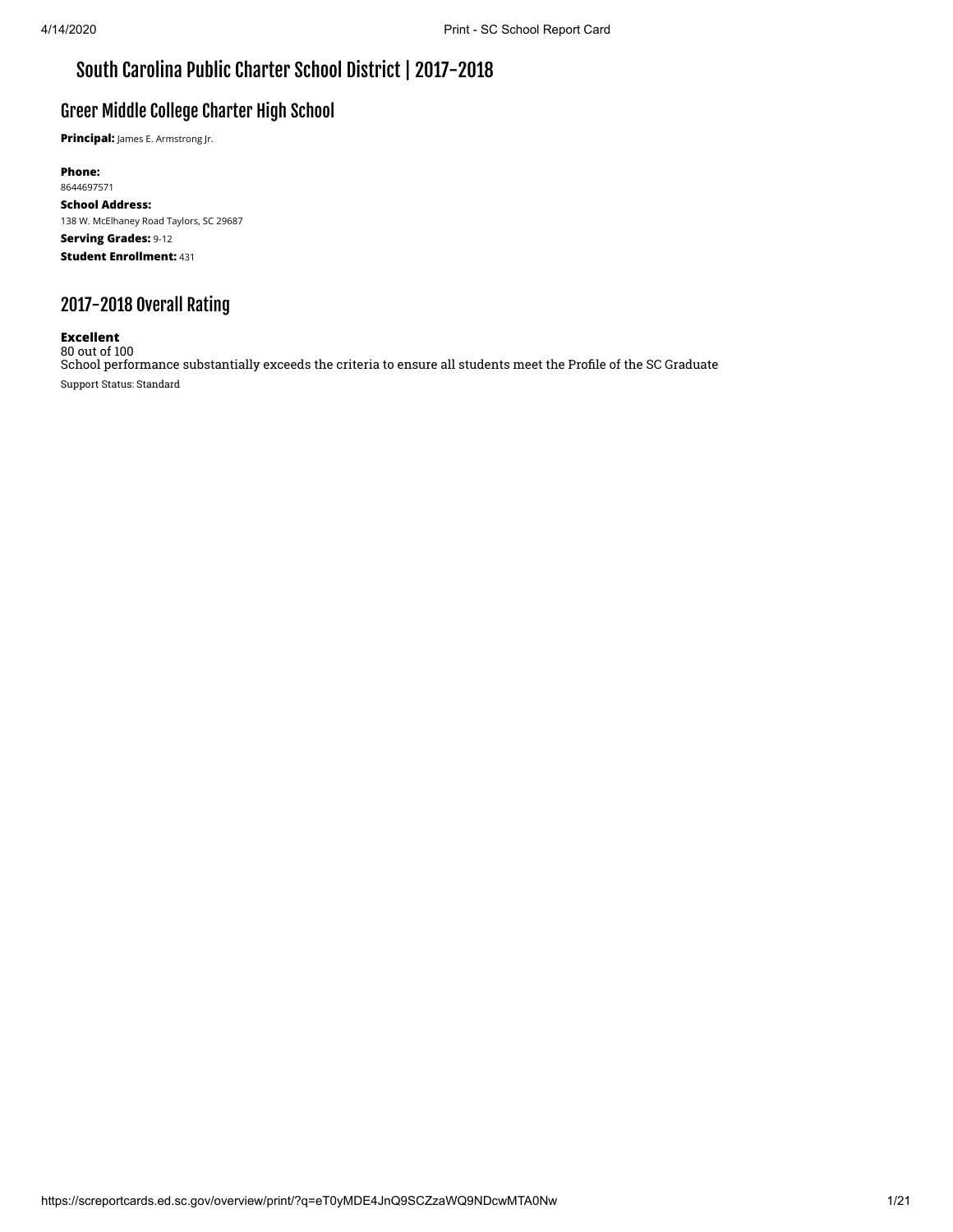### Academic Achievement

This indicator displays the End-of-Course test results for students in the four-year on-time graduation cohort file (includes graduates and non-graduates) .

### Overall Student Performance

#### **End-of-Course Assessment Results in English 1 and Algebra 1**

English - Scoring C or Higher



#### Additional Information

|           | ™nool<br>∩ur<br>. | Vear<br>$ -$<br>$ -$ |  |  |  |
|-----------|-------------------|----------------------|--|--|--|
| D-i<br>™⊫ | ດ1<br>ے. ار       | ,,,,                 |  |  |  |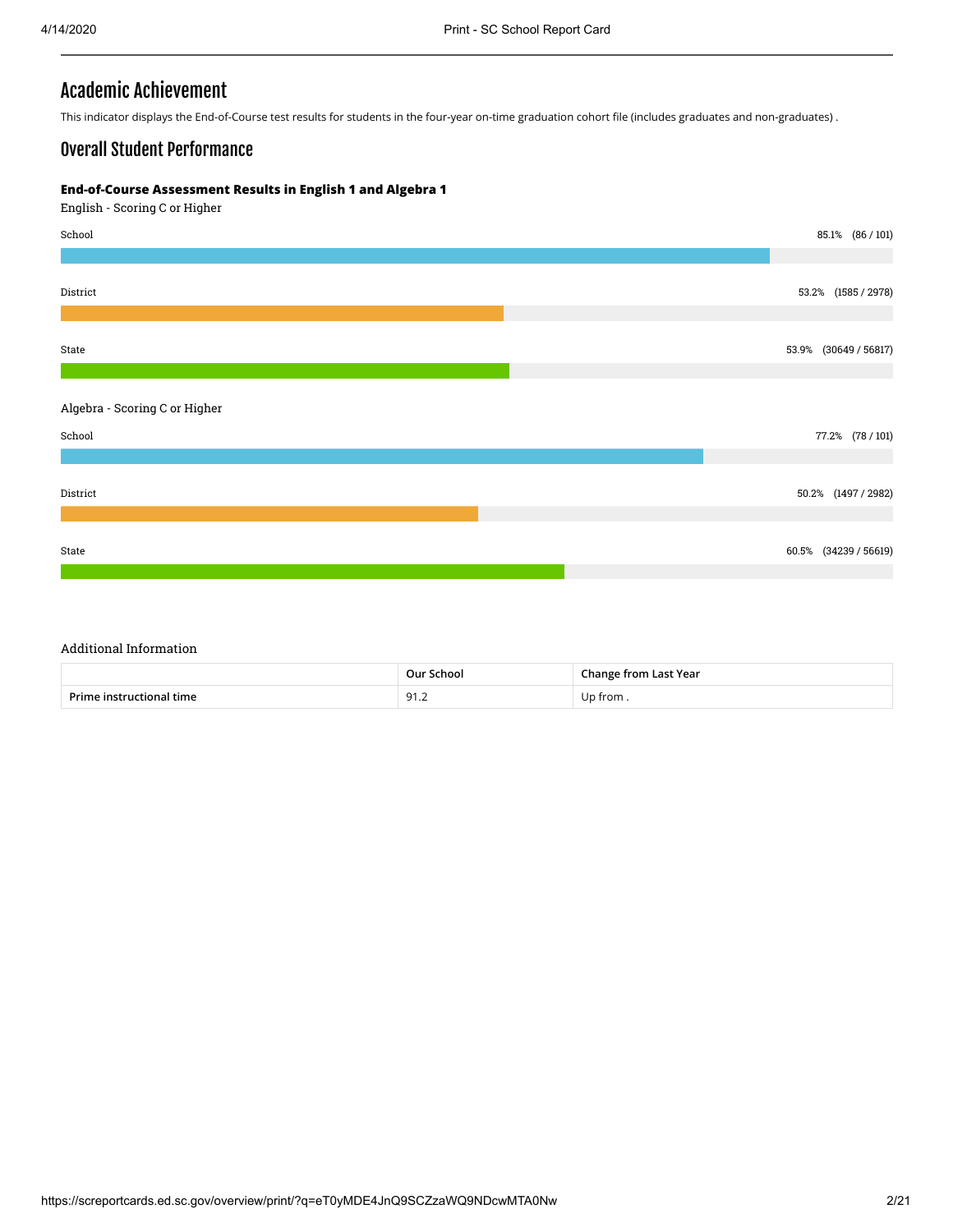## Academic Achievement

## Details Student Performance across District and State

#### **End-of-Course Assessment Results in English 1 and Algebra 1** English



Algebra

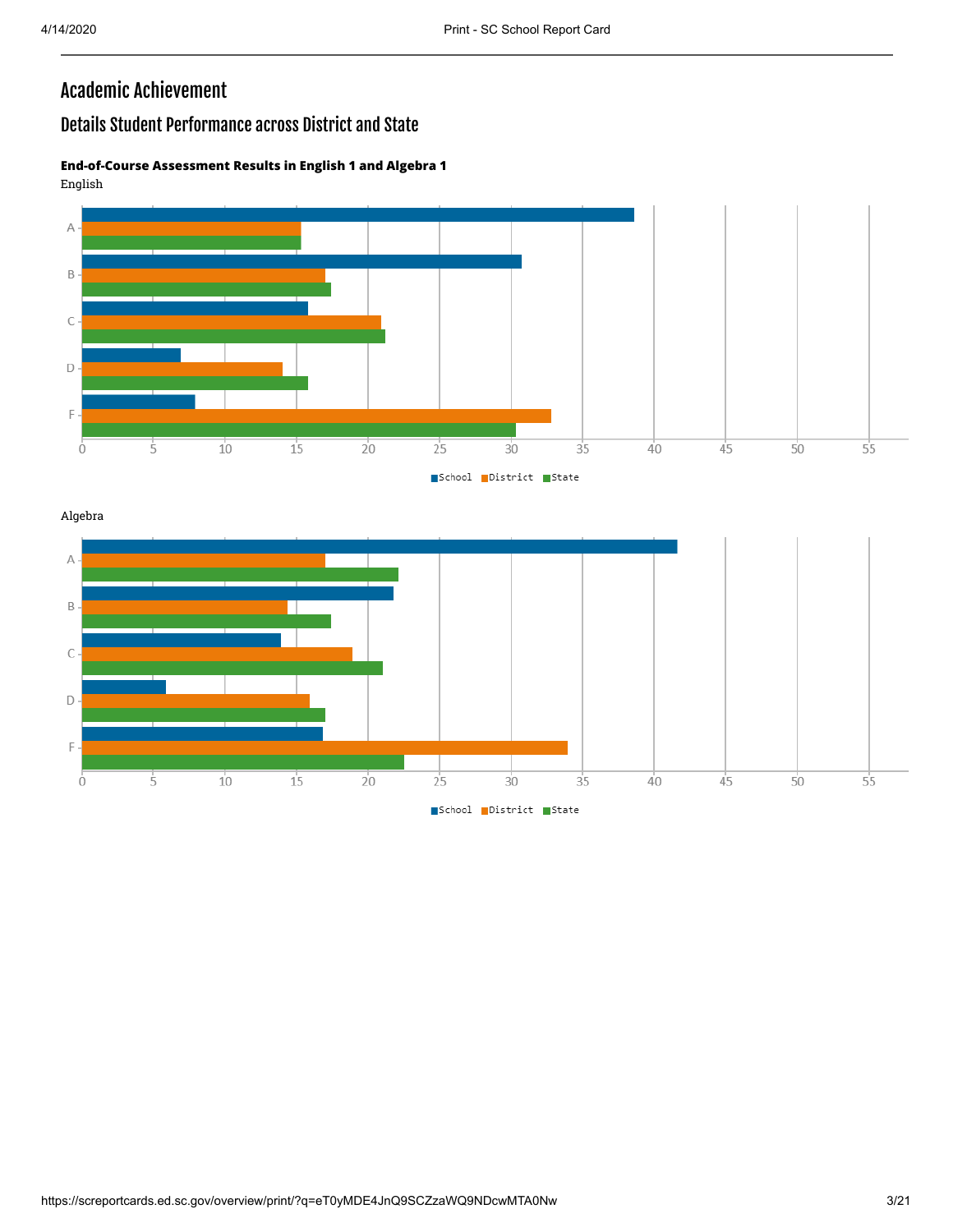# Academic Achievement

### School District State ALL STUDENTS African American Asian Pacific Islander American Indian Hispanic Caucasian English Learner Disabled Not Disabled Economically Disadvantaged NonEconomically Disadvantaged Male Female Migrant Military Connected Foster Homeless  $10$  $15$  $20^{\circ}$  $25$  $\overline{30}$  $\frac{1}{35}$  $40^{\circ}$  $\overline{45}$  $50$  $55$  $65^{\circ}$  $70^{\circ}$  $75$  $8<sup>1</sup>$  $\dot{5}$ 60  $80^{\circ}$  $90^{\circ}$  $95$ Ò

## Participation Rate by Subgroup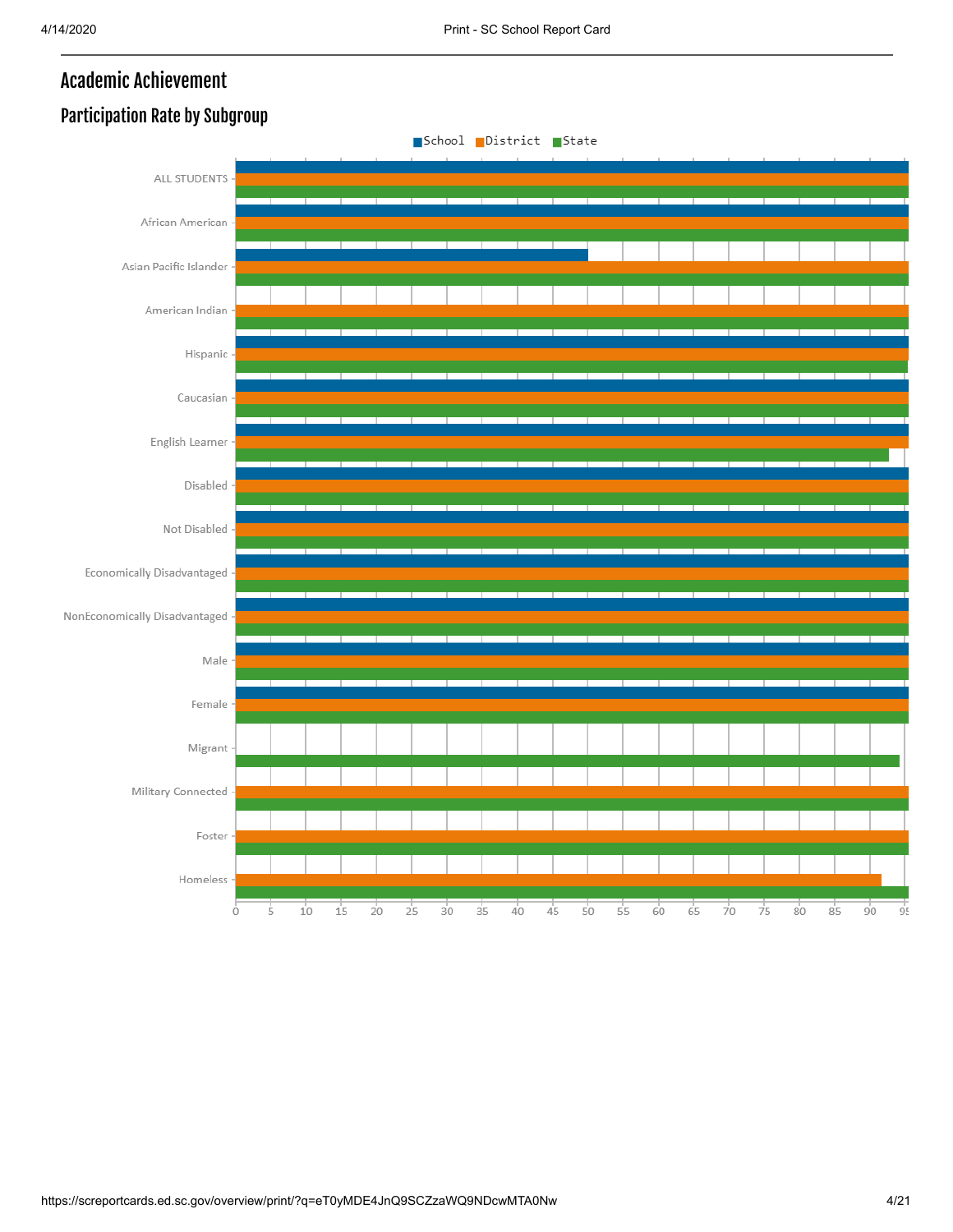### Preparing for Success

This indicator displays the End-of-Course test results for students in the four-year on-time graduation cohort file (includes graduates and non-graduates) .

### Overall Student Performance

#### **End-of-Course Assessment Results in Biology and US History and the Constitution**

Biology - Scoring C or Higher

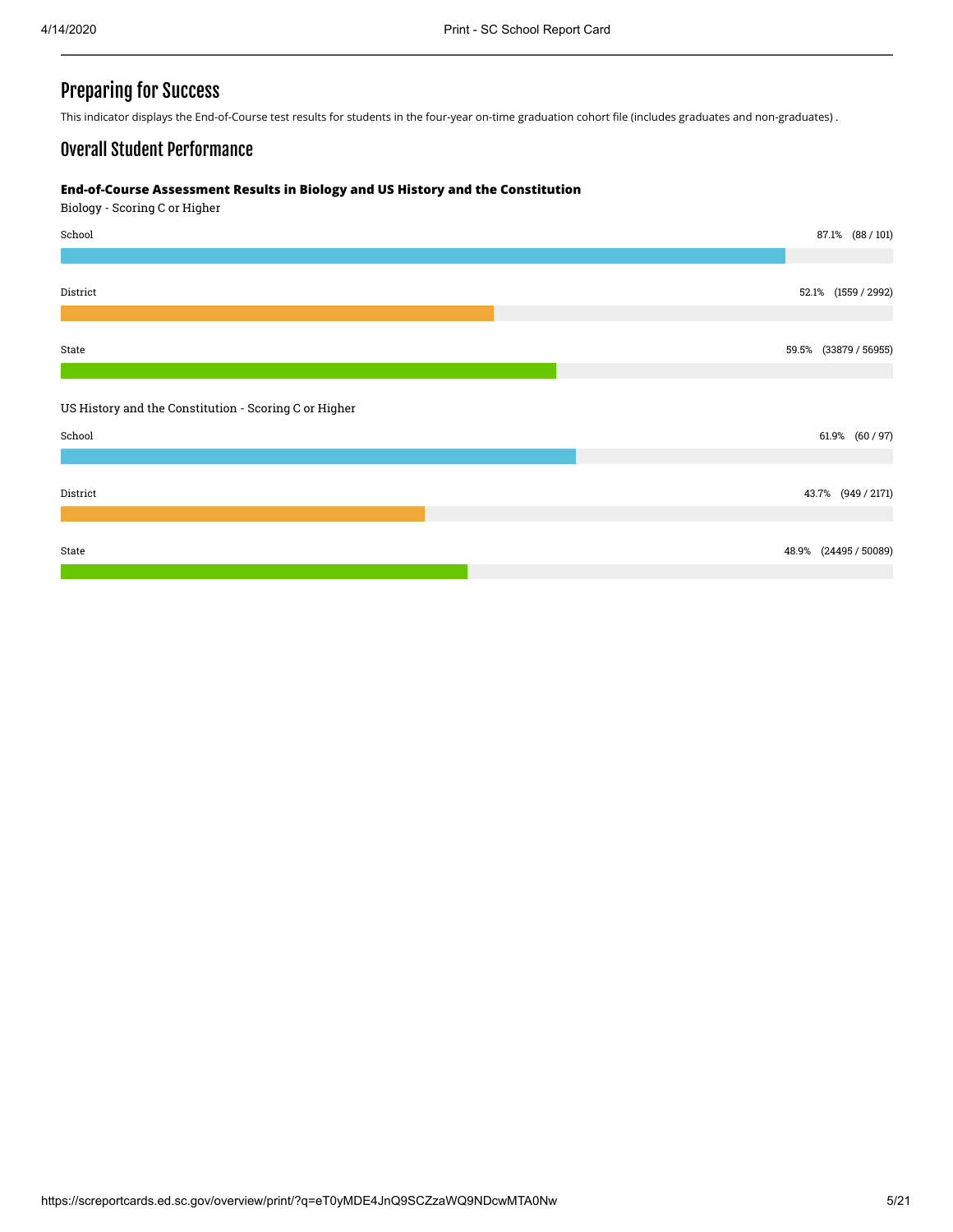#### Additional Information High School

**School % N Percentage of students enrolled in a US Government course who score at or above the designated passing score on the civics test** 100.0 | 56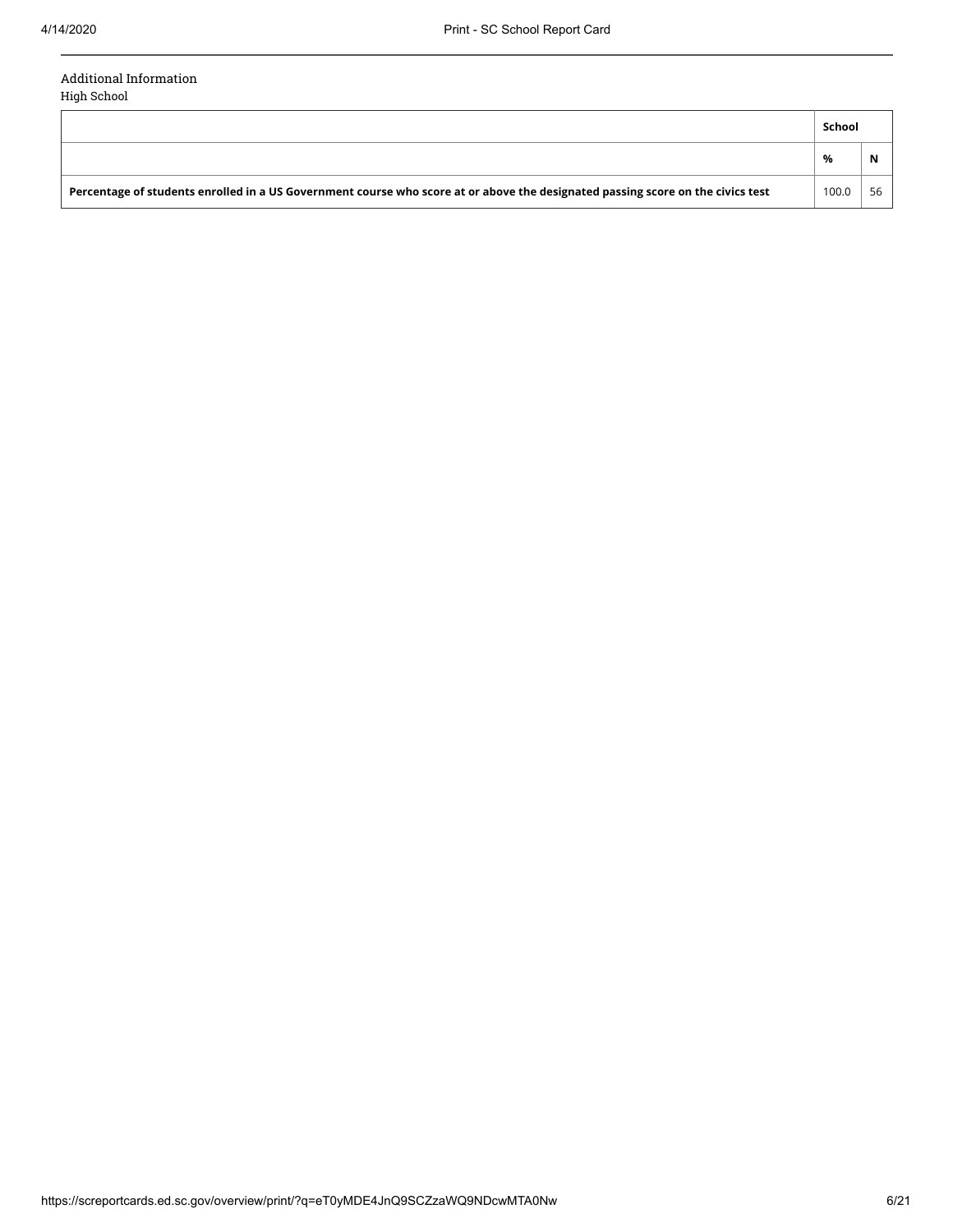# Preparing for Success

## Details Student Performance across District and State

#### **End-of-Course Assessment**

Biology



*Note: Results from alternate assessments were included in the calculations where available.*



#### US History and the Constitution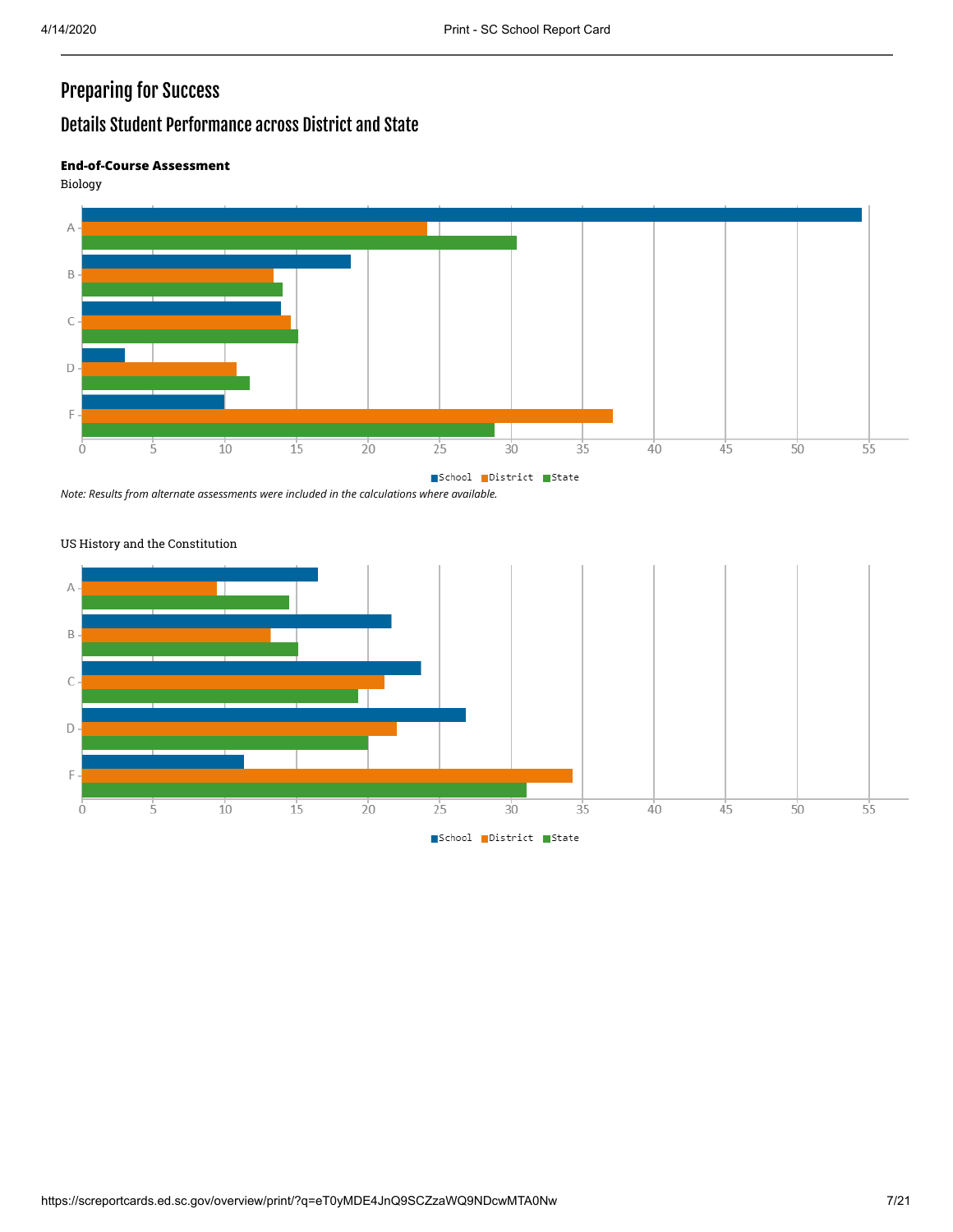# English Learners' Progress

### English Learners -

The goal is that students who are learning the English language will become proficient in English within at least five years of their initial enrollment in public schools.

#### **Percent of EL Students who met progress toward proficiency target**

This School has no current ratings

| District | 51.5% |
|----------|-------|
|          |       |
| State    | 48.6% |
|          |       |

| Percent of EL Students who Met Progress Toward Proficiency Target<br>Data N/A |          |  |
|-------------------------------------------------------------------------------|----------|--|
| Number of EL Students who Met Progress Toward Proficiency Target              | Data N/A |  |
| Number of EL Students Assessed                                                |          |  |
| Number of EL Students in EL Subgroup                                          |          |  |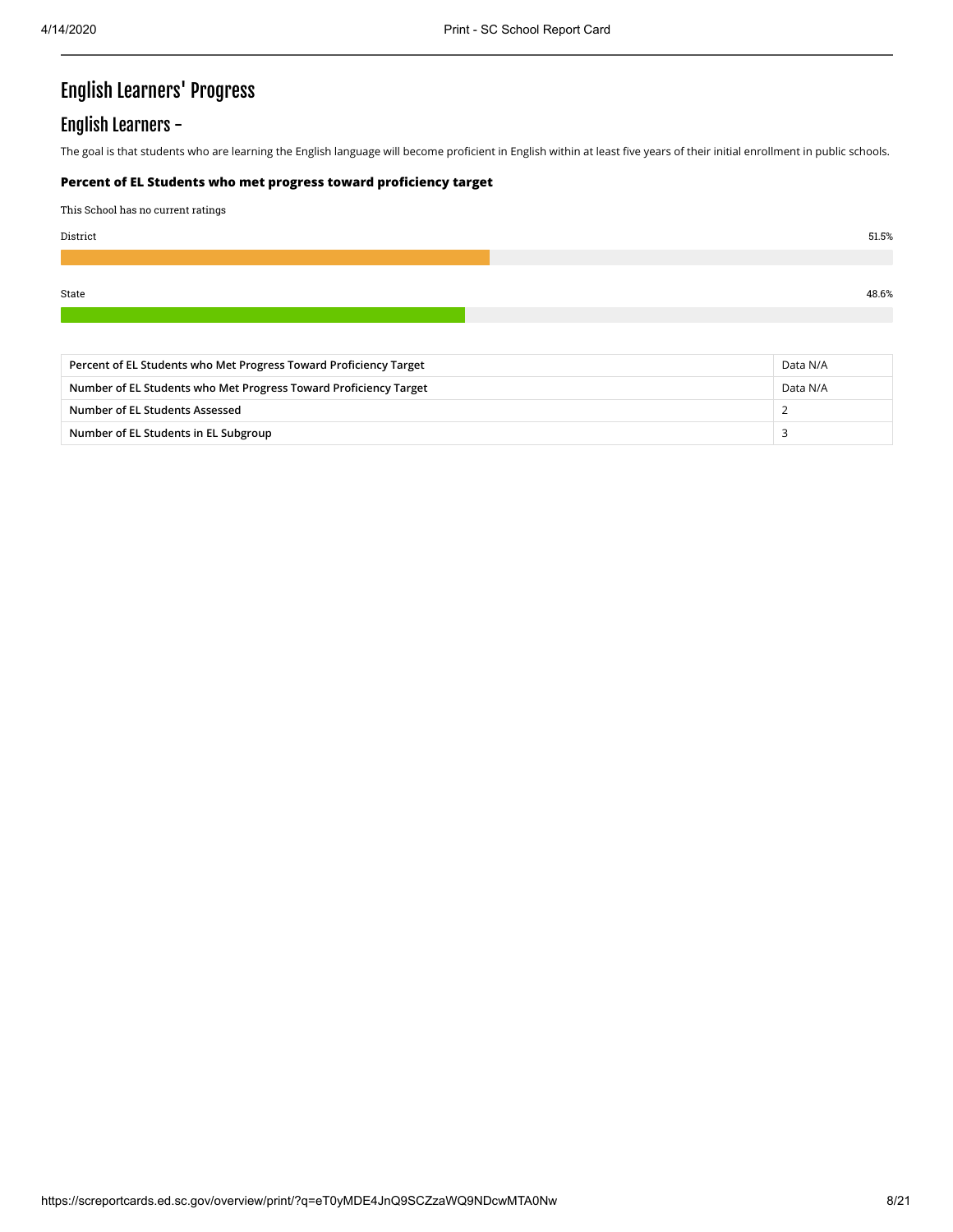## Graduation Rate

## On-Time Graduation Rate



#### School Four-Year Cohort Graduation Rate

|                 | 2015     | 2016     | 2017     | 2018 |
|-----------------|----------|----------|----------|------|
| School          | Data N/A | Data N/A | Data N/A | 96.0 |
| <b>District</b> | 48.9     | 51.0     | 60.0     | 63.5 |
| State           | 80.3     | 82.6     | 84.6     | 81.0 |

#### Additional Information

|                            | Change from Last Year<br>Our School |          |
|----------------------------|-------------------------------------|----------|
| <b>Annual Dropout Rate</b> | 0.0                                 | Up from. |
| Dropout Recovery Rate      | N/AV                                | N/A      |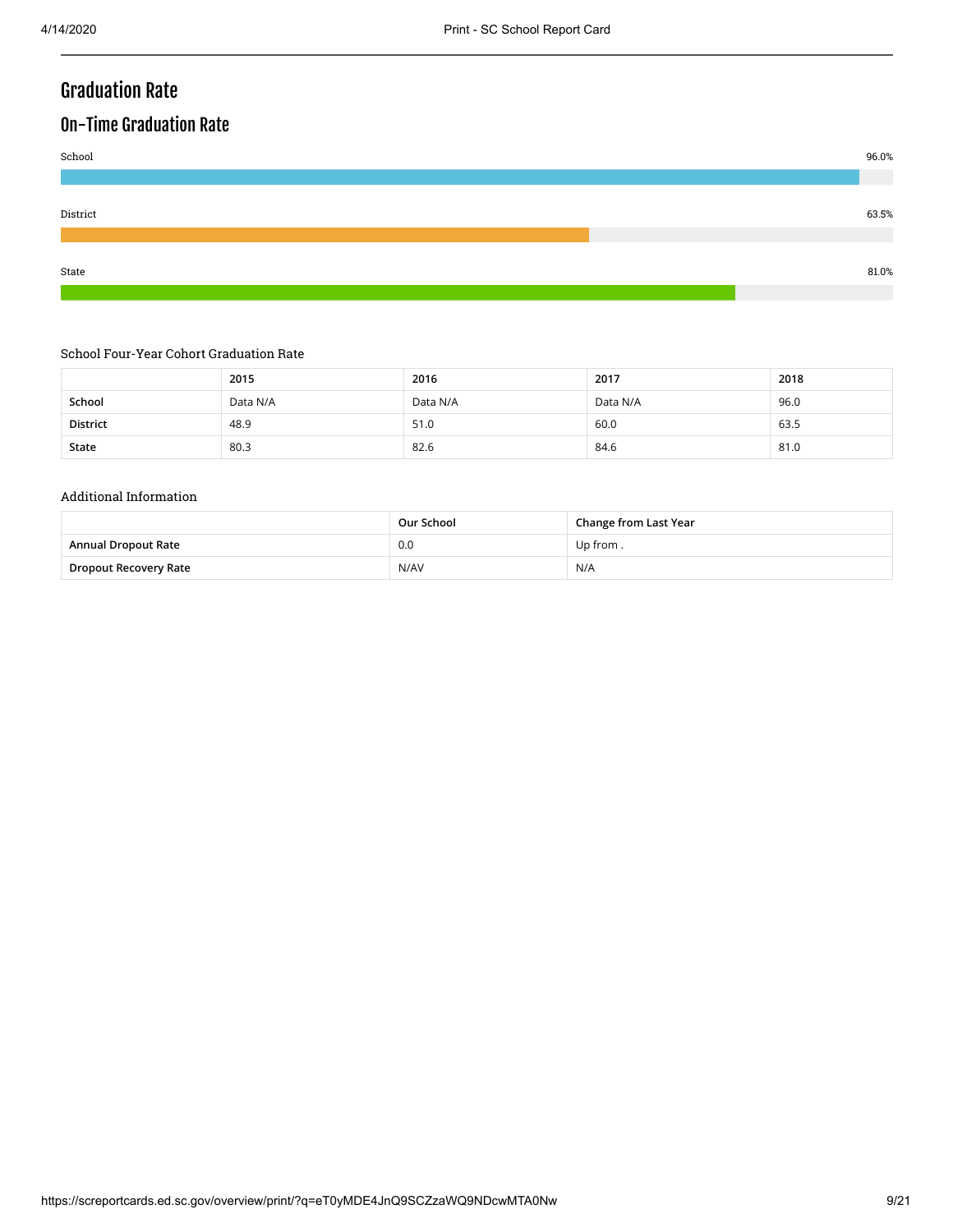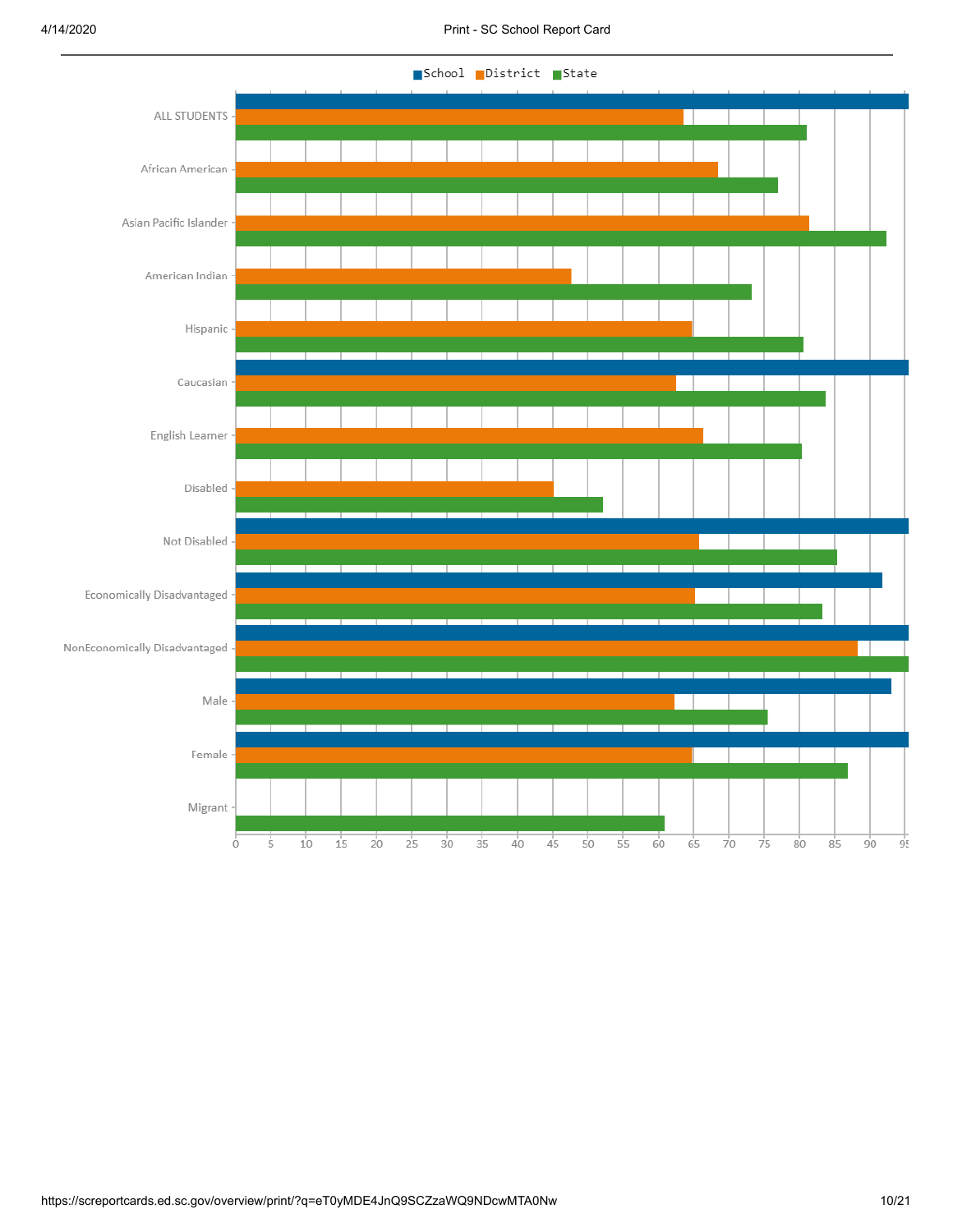#### **College and Career Readiness**

| Diploma earners who are college OR career ready School-level results used for accountability rating. | 96.9% (95 / 98) |
|------------------------------------------------------------------------------------------------------|-----------------|
|                                                                                                      |                 |
| Diploma earners who are college AND career ready                                                     | 87.8% (86/98)   |
| Diploma earners who are college ready                                                                | 87.8% (86 / 98) |
| Diploma earners who are career ready                                                                 | 96.9% (95/98)   |

#### Additional Information

|                                                                                                                                                                                                             | Our<br>School | Change from<br>Last Year |
|-------------------------------------------------------------------------------------------------------------------------------------------------------------------------------------------------------------|---------------|--------------------------|
| Number of seniors who have completed FAFSA forms                                                                                                                                                            | 84            | Up from.                 |
| Percent of seniors completing college applications                                                                                                                                                          | 96.0          | Up from.                 |
| Percent of seniors eligible for LIFE scholarship                                                                                                                                                            | 100.0         | Up from.                 |
| Percentage of Students from prior year graduating class enrolled in a two- or four-year college or technical college pursuing an<br>associates degree, certificate, or diploma in Fall following graduation | 88.2          | Up from.                 |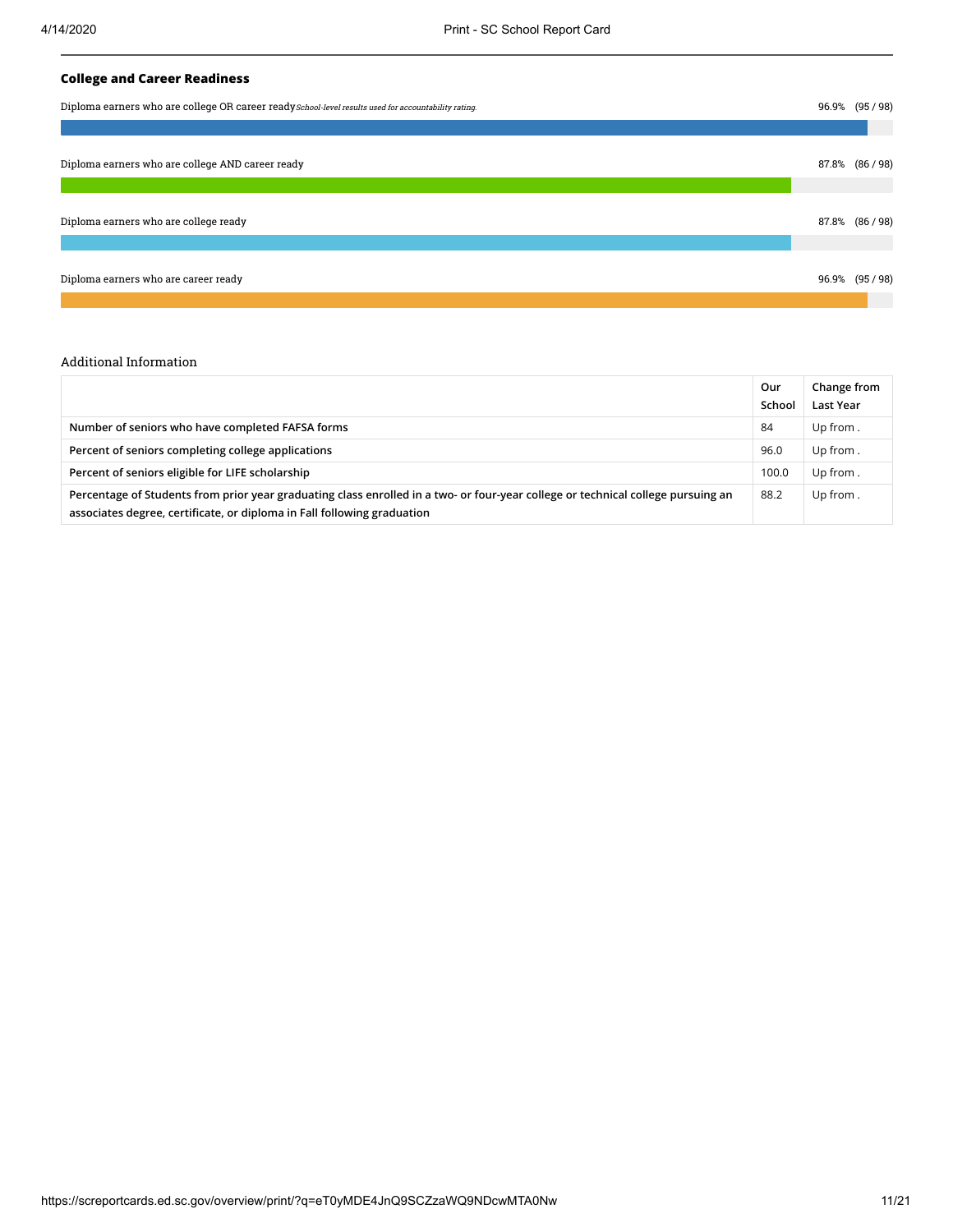| <b>Career and Technical Education (CTE)</b>         |          |
|-----------------------------------------------------|----------|
|                                                     | Number   |
| Students enrolled in CTE courses                    | 181      |
| <b>CTE</b> completers                               | Data N/A |
| Total students earning national or state credential | Data N/A |
| Industry Credentials earned by Career Cluster       |          |
| (A student may have earned multiple credentials)    |          |
| <b>Agriculture Food and National Resources</b>      | Data N/A |
| <b>Architecture &amp; Construction</b>              | Data N/A |
| Arts, A/V Technology & Communications               | Data N/A |
| <b>Business Management &amp; Administration</b>     | Data N/A |
| <b>Education &amp; Training</b>                     | Data N/A |
| Finance                                             | Data N/A |
| <b>Government &amp; Public Administration</b>       | Data N/A |
| <b>Health Science</b>                               | Data N/A |
| <b>Hospitality &amp; Tourism</b>                    | Data N/A |
| <b>Human Services</b>                               | Data N/A |
| <b>Information Technology</b>                       | Data N/A |
| Law, Public Safety, Corrections & Security          | Data N/A |
| Manufacturing                                       | Data N/A |
| Marketing                                           | Data N/A |
| Science, Technology, Engineering & Mathematics      | Data N/A |
| Transportation, Distribution & Logistics            | Data N/A |
| Other *                                             | Data N/A |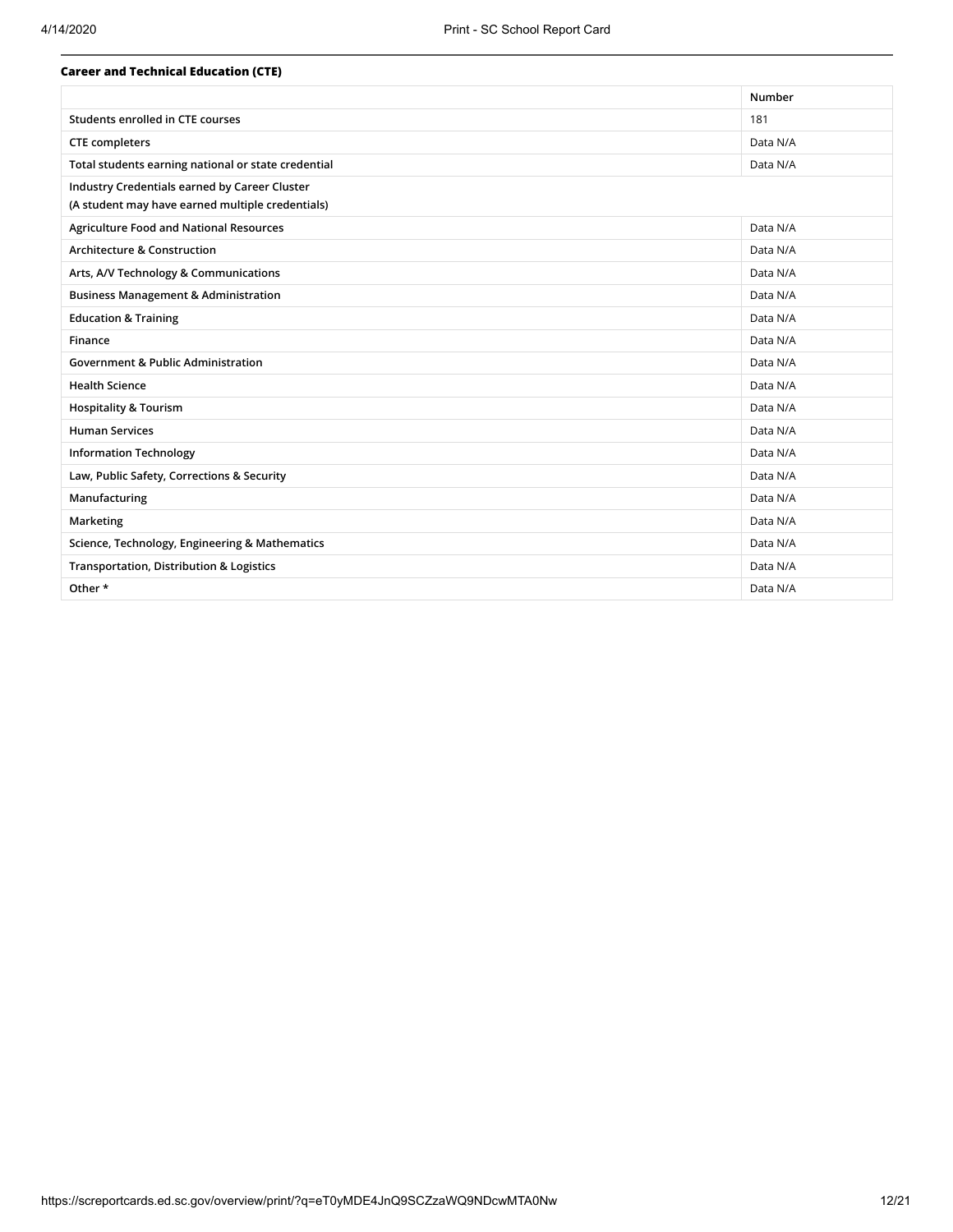#### **College and Career Readiness Details**

### College Ready

| Diploma earners who are college ready                                                          | 87.8% (86/98)    |
|------------------------------------------------------------------------------------------------|------------------|
|                                                                                                |                  |
| Diploma earners who achieved an ACT composite score of 20 or higher                            | 74.5% (73/98)    |
| Diploma earners who achieved an SAT score of 1020 or higher                                    | 63.3% (62/98)    |
| Diploma earners who earned an Advanced Placement (AP) score of three or higher                 | $1.0\%$ $(1/98)$ |
|                                                                                                |                  |
| Diploma earners who earned an International Baccalaureate (IB) score of four or higher         | $0.0\%$ $(0/98)$ |
| Diploma earners who completed six hours of dual credit course work with a grade of C or higher | 73.5% (72/98)    |

## Career Ready

| Diploma earners who are career ready                                                                  | 96.9% (95/98)    |
|-------------------------------------------------------------------------------------------------------|------------------|
|                                                                                                       |                  |
| Diploma earners who have completed Career and Technical Education (CTE) with certification            | $0.0\%$ $(0/98)$ |
| Diploma earners who completed a state-approved work-based learning experience                         | $0.0\%$ $(0/98)$ |
| Diploma earners who earned a platinum, gold, or silver certificate on the career readiness assessment | 96.9% (95 / 98)  |
| Diploma earners who took the ASVAB and scored 31 or higher                                            | $0.0\%$ $(0/98)$ |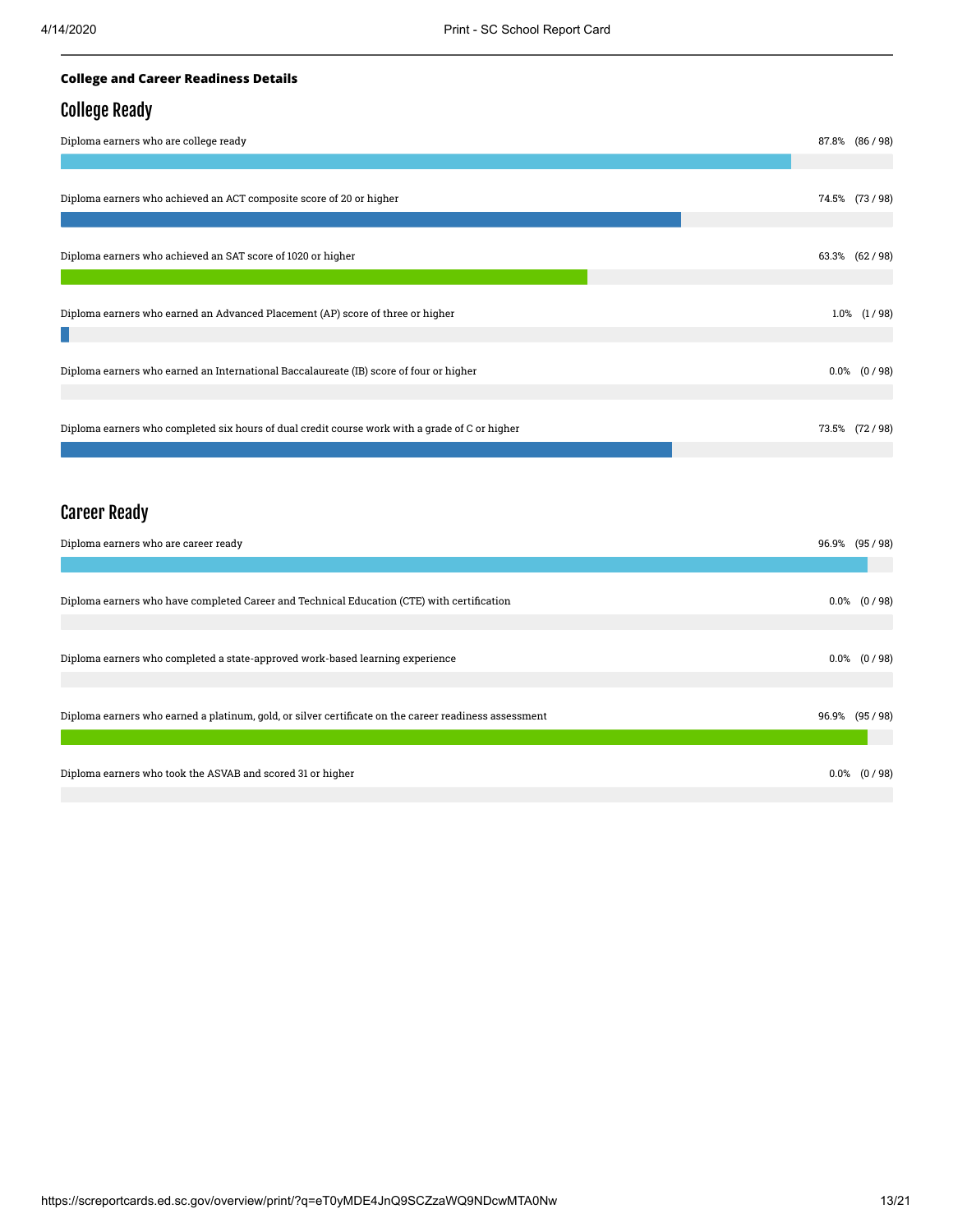#### **The ACT**









#### **Percent of Students Meeting ACT College-Ready Benchmarks**

| <b>English Benchmark Score: 18</b> | <b>Math Benchmark Score: 22</b> | <b>Reading Benchmark Score: 22</b> | Science Benchmark Score: 23 | <b>All 4 Subjects</b> |
|------------------------------------|---------------------------------|------------------------------------|-----------------------------|-----------------------|
| 85.20                              | 48.60                           | 62.00                              | 43.00                       | 28.20                 |

 $ACT^{\circledast}$  benchmarks are scores on the ACT subject-area tests that represent the level of achievement required for students to have a 50% chance of obtaining a B or higher or about a 75% chance of obtaining a C or higher in corresponding credit-bearing first-year college courses. The ACT is a registered trademark of ACT, Inc.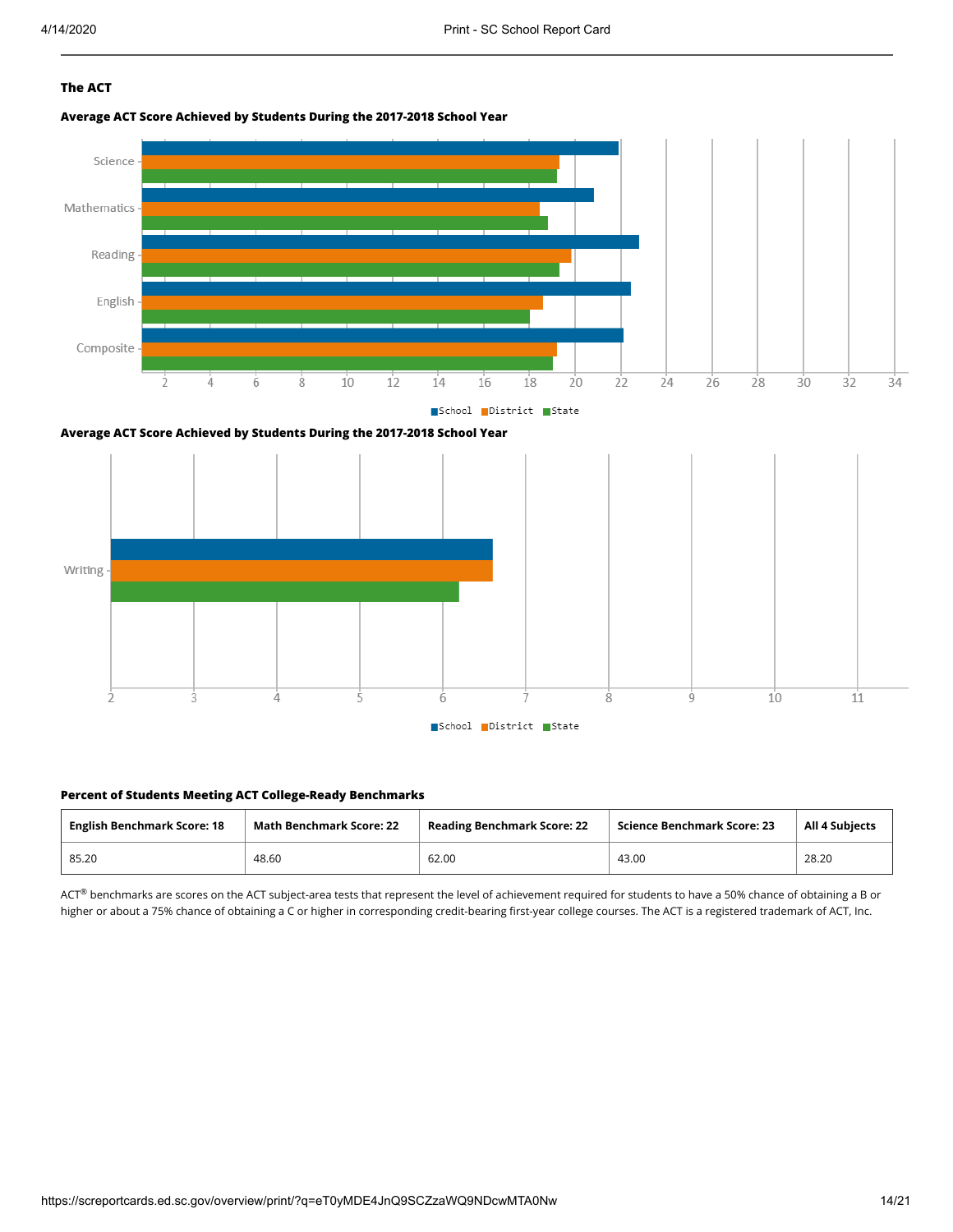#### **Career Readiness Assessment**

**Percent of Students Earning Platinum, Gold, Silver, or Bronze Ready to Work (R2W) Certificate**



#### **Percent and Number of Students Taking Career Readiness Assessment and Earning Ready to Work (R2W) Certificate**

|                        | <b>Total number of</b><br>students who tested<br>on all three tests. | Students who<br>did NOT receive<br>a Certificate |       |       | <b>Students who</b><br>Students who<br>received a<br>DID receive a<br>Certificate<br>bronze<br>Certificate |       | Students who<br><b>Students who</b><br><b>Students who</b><br>received a<br>received a<br>received a gold<br>Certificate<br>platinum<br>silver<br>Certificate<br>Certificate |       |       |       |                |       |      |
|------------------------|----------------------------------------------------------------------|--------------------------------------------------|-------|-------|------------------------------------------------------------------------------------------------------------|-------|------------------------------------------------------------------------------------------------------------------------------------------------------------------------------|-------|-------|-------|----------------|-------|------|
|                        | N                                                                    | %                                                | N     | $\%$  | N                                                                                                          | $\%$  | N                                                                                                                                                                            | %     | N     | %     | N              | %     | N    |
| Our<br><b>School</b>   | 1.0%                                                                 |                                                  | 99.0% | 100   | 101                                                                                                        | 6.9%  | $\overline{7}$                                                                                                                                                               | 76.2% | 77    | 6.9%  | $\overline{7}$ | 8.9%  | 9    |
| Our<br><b>District</b> | 6.6%                                                                 | 170                                              | 2.5%  | 64    | 59.8%                                                                                                      | 1531  | 2561                                                                                                                                                                         | 11.1% | 285   | 20.0% | 512            | 88.9% | 2277 |
| Statewide              | 83.4%                                                                | 42545                                            | 20.1% | 10259 | 51013                                                                                                      | 16.6% | 8481                                                                                                                                                                         | 54.0% | 27565 | 6.8%  | 3445           | 2.5%  | 1276 |

#### **Level score requirements for each certificate level**

| Certificate<br>Level | <b>Level Score Requirements</b>                           | Certificate levels correspond to the skill requirements of profiled jobs in the ACT<br>JobPro <sup>®</sup> database |
|----------------------|-----------------------------------------------------------|---------------------------------------------------------------------------------------------------------------------|
| <b>Platinum</b>      | Minimum score of 6 on each of the three core<br>subtests* | Indicates the skills required for approximately 99% of profiled jobs                                                |
| Gold                 | Minimum score of 5 on each of the three core<br>subtests* | Indicates the skills required for at least 93% of profiled jobs                                                     |
| Silver               | Minimum score of 4 on each of the three core<br>subtests* | Indicates the skills required for at least 69% of profiled jobs                                                     |
| <b>Bronze</b>        | Minimum score of 3 on each of the three core<br>subtests* | Indicates the skills required for at least 17% of profiled jobs                                                     |

*\*The three core Career Readiness subtests are: Applied Mathematics,Reading for Information, and Locating Information.*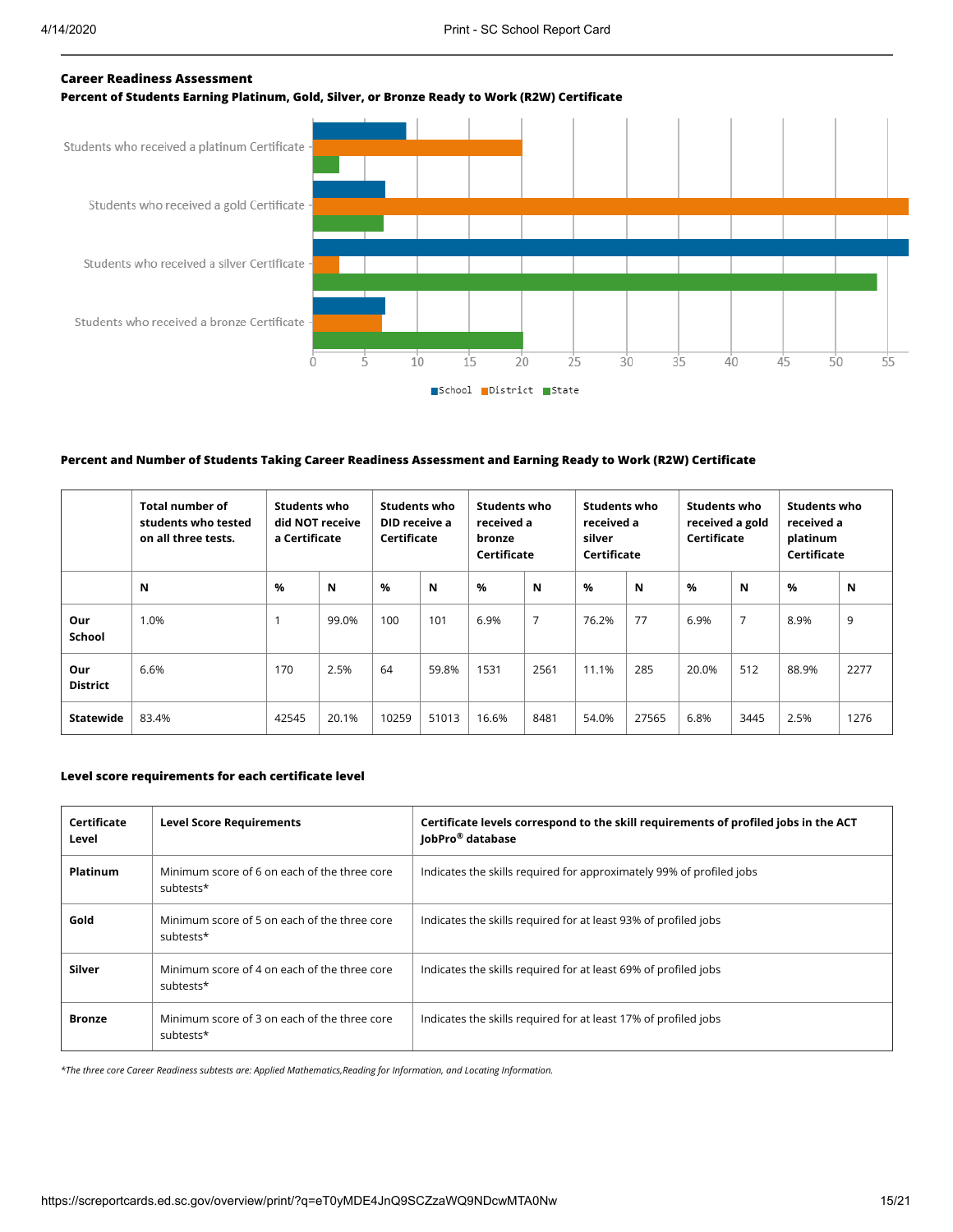#### **Advanced Placement and International Baccalaureate ®**

Advanced Placement (AP) and International Baccalaureate (IB) are rigorous programs dedicated to educational excellence. AP and IB courses provide a challenging educational program that prepares students for selective universities and colleges. AP exams are scored on a scale of 1-5; IB exams are scored on a scale of 1-7.

|                                                                    | <b>Advanced Placement</b> | International Baccalaureate $^\circledR$ |
|--------------------------------------------------------------------|---------------------------|------------------------------------------|
| Percent of Exams with Passing Scores (: 3 OR higher/: 4 or higher) | 100.0%                    | Data N/A                                 |
| Number of Students Taking Exam                                     |                           | Data N/A                                 |
| Number of Exams Administered                                       |                           | Data N/A                                 |

#### **Dual Enrollment**

This measure provides the percentage of students (11th and 12th grade students) enrolled in dual credit / dual enrollment classes during the school year who obtain a grade that provides college credit (grade of C or better).

| Number of students enrolled in Dual Enrollment Courses                                                                | 158   |
|-----------------------------------------------------------------------------------------------------------------------|-------|
| Percent of students enrolled in Dual Enrollment Courses                                                               | 78.6% |
| Percent of 11th/12th grade students who completed six hours of dual credit course work<br>with a grade of C or higher | 89.2% |

#### **The SAT**

The SAT is a standardized test often used in the college admissions process. Its' aim is to assess the student's readiness for college. The current test consists of two 800 point sections testing Evidence-Based Reading and Writing (ERW) and Mathematics. The highest composite score on the SAT is 1600. Most students take the test, which is offered several times per year, during their junior or senior year of high school. The district and state averages are included for comparison. State averages for SAT data are based on regular public schools and do not include private schools in the state.

|                     | <b>Percent of Students Tested</b> | Average Evidence-Based<br><b>Reading and Writing Score</b> | Average Math<br>Score | <b>Average Composite</b><br>Score |
|---------------------|-----------------------------------|------------------------------------------------------------|-----------------------|-----------------------------------|
| Our School          | 82.8                              | 584                                                        | 544                   | 1128                              |
| <b>Our District</b> | 36.5                              | 554                                                        | 518                   | 1072                              |
| Statewide           | 44.8                              | 543                                                        | 520                   | 1064                              |

*The highest composite score on the SAT is 1600. For each of the two sections of the test, the highest score is 800.*

*Note: The new SAT data (as of 2017) cannot be compared to that of previous years because the redesigned SAT is a different assessment using a different scale.*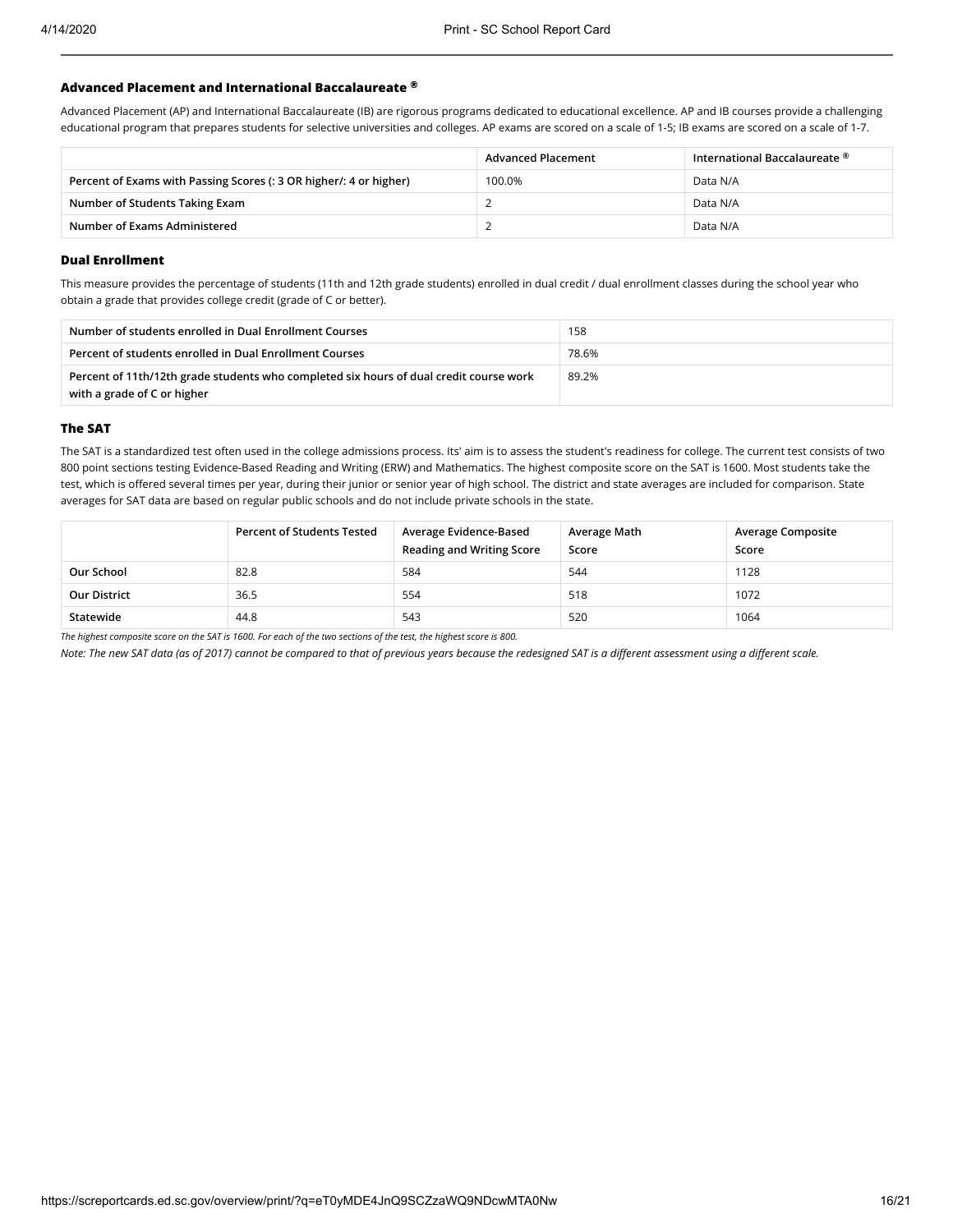### State Goals

Federal law requires that each state report card include long-term goals and measurements of interim progress for all students and defined subgroups of students. This section reports the long-term goals and performance of all students statewide. Information on subgroup performance may be found in the "" section on the main page.

|                                                               | <b>Baseline</b> |       | <b>Targets</b> |       | <b>Current Year</b> |
|---------------------------------------------------------------|-----------------|-------|----------------|-------|---------------------|
| <b>State Goals</b>                                            | 2017            | 2020  | 2026           | 2035  | 2018                |
| Percent scoring level 2 or above - English/ELA - All Students | 74.2%           | 79.5% | 82.1%          | 90.0% | 72.4%               |
| Percent scoring level 2 or above - Math - All Students        | 75.8%           | 79.5% | 82.1%          | 90.0% | 74.5%               |
| Percent scoring level 3 or above - English/ELA - All Students | 43.2%           | 47.7% | 56.6%          | 70.0% | 46.0%               |
| Percent scoring level 3 or above - Math - All Students        | 46.0%           | 50.0% | 58.0%          | 70.0% | 50.0%               |
| Percent of Students Graduating On-Time* (All Students)        | 82.6%           | 83.8% | 86.3%          | 90.0% | 81.0%               |
| Percent of EL Students meeting 70% proficiency target         | 31.0%           | 37.4% | 50.2%          | 70.0% | 48.6%               |

*\*On-time graduation means graduation within four years of the initial enrollment in High School.*

#### **State Goals Defined As:**

90% of Students at Level 2 or higher on following state assessments

70% of Students at Level 3 or higher on following state assessments

| Level | High School End-of-Course Assessment<br>in English language arts (English 1)<br>and Math (Algbra 1) | Elementary/Middle Schools English language arts<br>(ELA) and Math Based on SC READY Results | SC ALT*      |
|-------|-----------------------------------------------------------------------------------------------------|---------------------------------------------------------------------------------------------|--------------|
|       |                                                                                                     | Does Not Meet Expectations                                                                  | Emerging     |
|       | D                                                                                                   | Approaches Expectations                                                                     | Foundational |
|       | ╰                                                                                                   | Meets Expectations                                                                          | Increasing   |
|       | B                                                                                                   | Exceeds Expectations                                                                        | Applied      |
|       | Α                                                                                                   |                                                                                             |              |

*\*SC ALT - is an alternate assessment that is developed to meet the needs of students with significant disabilities who cannot particiapte in the regular assessment even with appropriate accommodations.*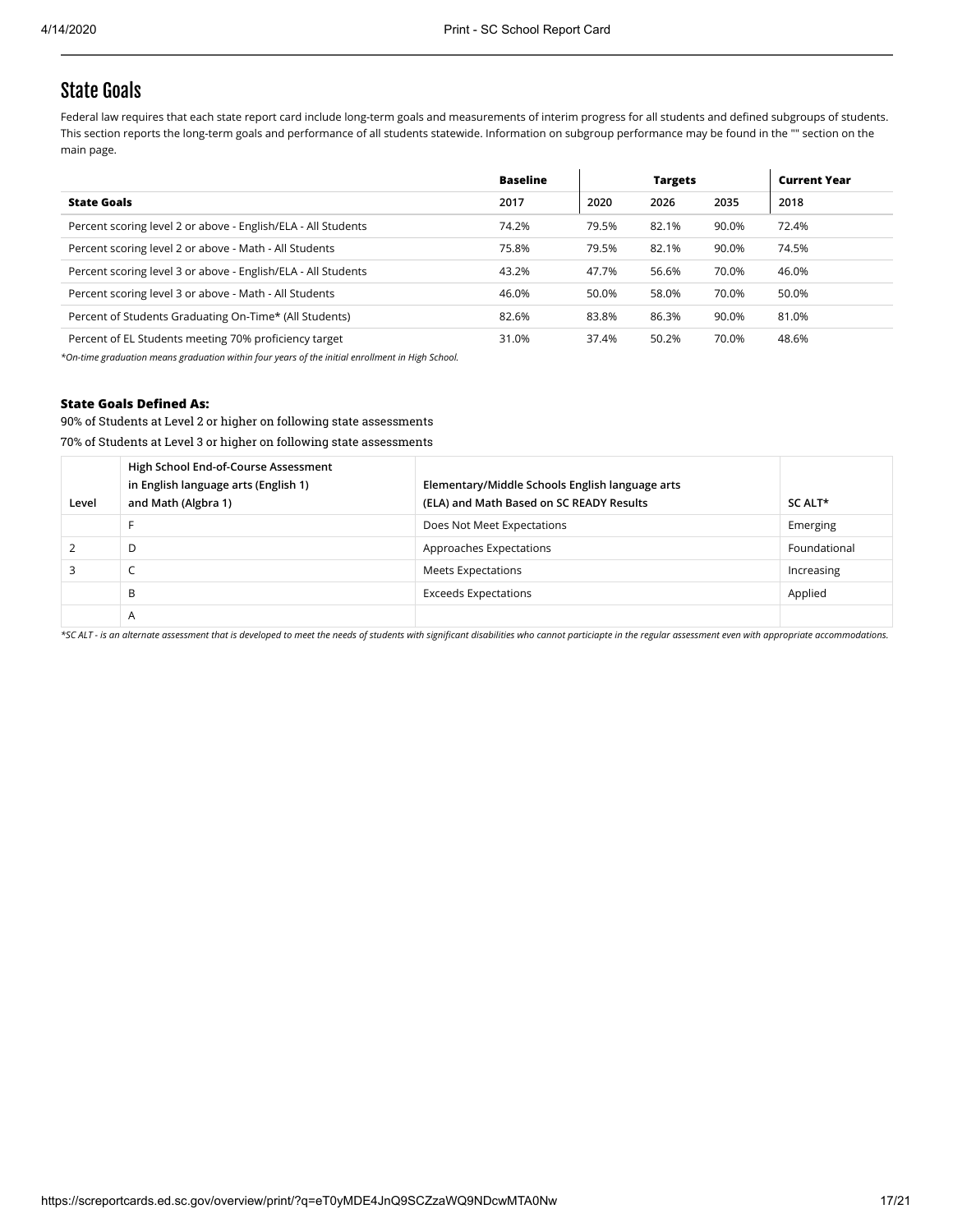## Student Engagement

For this indicator, points are earned based on the results of a student engagement survey that was procured by the South Carolina Department of Education. The contract was awarded to AdvancED for their Student Engagement Survey. The survey was administered to students in April and May of the 2017-18 school year and data files compiled by AdvancED.

### Student levels of engagement in school

| Percentage of Students Scoring "Committed" on Student Engagement Survey | 61.1% |
|-------------------------------------------------------------------------|-------|
|                                                                         |       |
| <b>Domains of School Engagement</b>                                     |       |
|                                                                         |       |
| Cognitive                                                               | 60.4% |
|                                                                         |       |
|                                                                         |       |
| Behavioral                                                              | 62.8% |
|                                                                         |       |
|                                                                         |       |
| Emotional                                                               | 60.0% |
|                                                                         |       |

### Participation Rate

*(Note: if fewer than 80% of the students participated in the survey, the "Total Percent Committed" was lowered prior to calculating a rating. For more information about the methodology, please see the .)*

#### Additional Information

|                                                                  | Our School | Change from Last Year |
|------------------------------------------------------------------|------------|-----------------------|
| Percent of students served by gifted and talented program        | 31.9       | N/A                   |
| Percent of students retained                                     | 0.0        | Up from.              |
| Principal's/Superintendent's/Director's years at school/district | 4          | Up from.              |
| Percent of classrooms with wireless access                       | 100        | N/A                   |
| Percent of students served by 1:1 learning                       |            | N/AV                  |
| <b>Chronic Absenteeism Rate</b>                                  | 0.5        | N/A                   |

#### Results of Teacher, Student, and Parent Opinion Surveys

|                                                        | <b>Teachers</b> | Students* | Parents* |
|--------------------------------------------------------|-----------------|-----------|----------|
| Number of surveys returned                             | 23              | 53        | 44       |
| Percent satisfied with learning environment            | 100.0%          | 90.5%     | 95.4%    |
| Percent satisfied with social and physical environment | 100.0%          | 83.0%     | 90.9%    |
| Percent satisfied with school-home relations           | 100.0%          | 98.1%     | 79.6%    |

\*Only students at the highest school grade and their parents were included

59.1%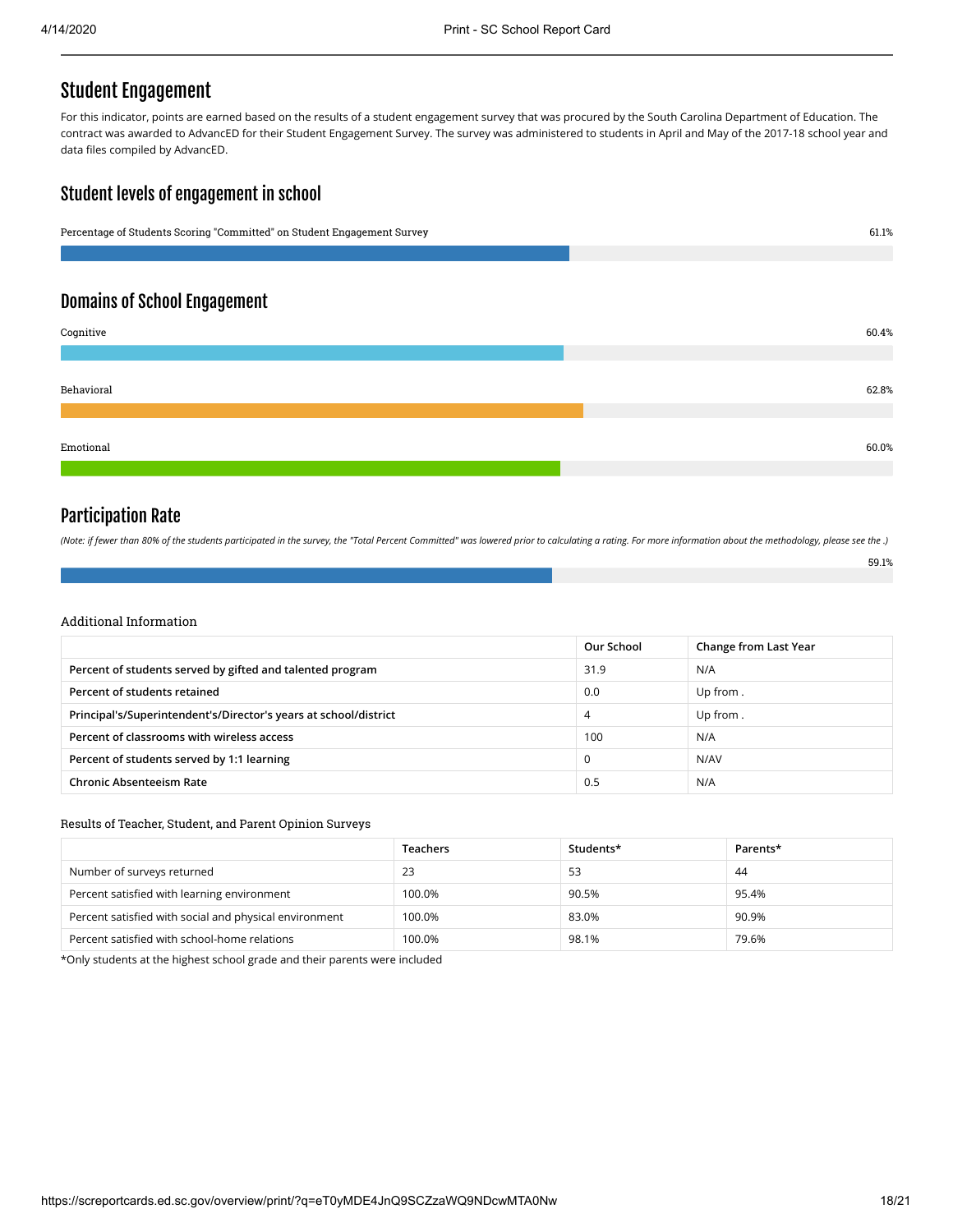## Classroom Environment

|                                                                       | Our School | Change from Last Year |
|-----------------------------------------------------------------------|------------|-----------------------|
| <b>Total Number of Teachers</b>                                       | 25.0       | Up from.              |
| Percent of teachers with advanced degrees                             | 72.0       | Up from.              |
| Teacher attendance rate                                               | 94.6       | Up from.              |
| Average teacher salary                                                | \$49,520   | N/A                   |
| Percent of teachers on continuing contract                            | 88.0       | Up from.              |
| Percent of teachers returning from previous year - current year       | N/AV       | N/A                   |
| Percent of teachers returning from previous year - three year average | N/AV       |                       |
| Percent of teacher vacancies for more than 9 weeks                    | 0.0        | Up from.              |
| Prime instructional time                                              | 91.2       | Up from.              |
| Student-teacher ratio in core subjects                                | 22.0 to 1  | Up from . to 1        |
| Percent of inexperienced teachers teaching in core classes            | 28.6       | N/A                   |
| Number of inexperienced teachers teaching in core classes             | 4          | N/A                   |
| Percent of out-of-field teachers teaching in core classes             | 7.1        | N/A                   |
| Number of out-of-field teachers teaching in core classes              |            | N/A                   |

*ESSA regulations require states to post on their report cards information about teachers with emergency or provisional credentials. South Carolina does not award emergency or provisional credentials, thus that metric is not listed.*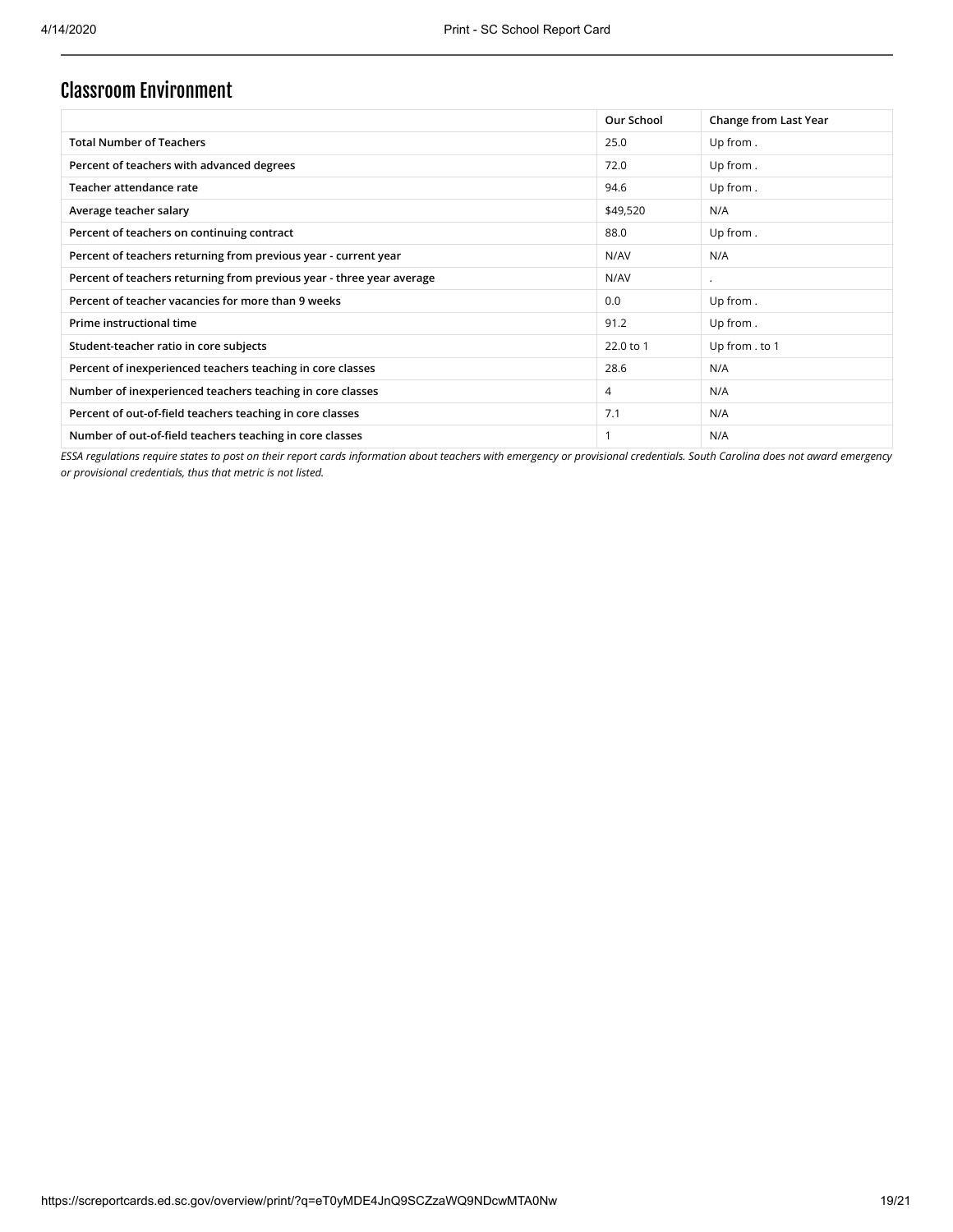# Student Safety

| <b>Evaluations By Parents</b>                                              | Percent Agree/Strongly Agree | <b>Total Responses</b> |
|----------------------------------------------------------------------------|------------------------------|------------------------|
| "My child feels safe at school."                                           | 88.7                         | 44                     |
| "My child's teachers and school staff prevent or stop bullying at school." | 63.7                         | 44                     |
| <b>Evaluations By Teachers</b>                                             | Percent Agree/Strongly Agree | <b>Total Responses</b> |
| "I feel safe at my school before and after hours."                         | 100.0                        | 23                     |
| "The rules for behavior are enforced at my school."                        | 100.0                        | 23                     |

Unsafe Incident Information as reported in the 2017-2018 Incident Management System (IMS)

|                                                                 | Number of Incidents |
|-----------------------------------------------------------------|---------------------|
| Have there been any incidents involving a firearm?              | No                  |
| Was a homicide committed at your school?                        | <b>No</b>           |
| Incidents of rape or attempted rape                             | $\mathbf 0$         |
| Incidents of sexual assault (not rape)                          | $\Omega$            |
| Incidents of robbery w/ weapon                                  | $\Omega$            |
| Incidents of robbery w/ firearm or explosive                    | $\Omega$            |
| Incidents of robbery w/out weapon                               | $\Omega$            |
| Incidents of physical attack w/ weapon                          | $\Omega$            |
| Incidents of physical attack w/ firearm or explosive            | $\mathbf 0$         |
| Incidents of physical attack w/out weapon                       | $\mathbf 0$         |
| Incidents of threats of physical attack w/ weapon               | $\Omega$            |
| Incidents of threats of physical attack w/ firearm or explosive | $\mathbf 0$         |
| Incidents of threats of physical attack w/out weapon            | $\Omega$            |
| Incidents of possession of firearm or explosive                 | $\Omega$            |
| Other criminal offenses                                         | 0                   |
|                                                                 |                     |

NOTE: For additional information, visit the National Civil Rights Data Collection (CRDC) website here: